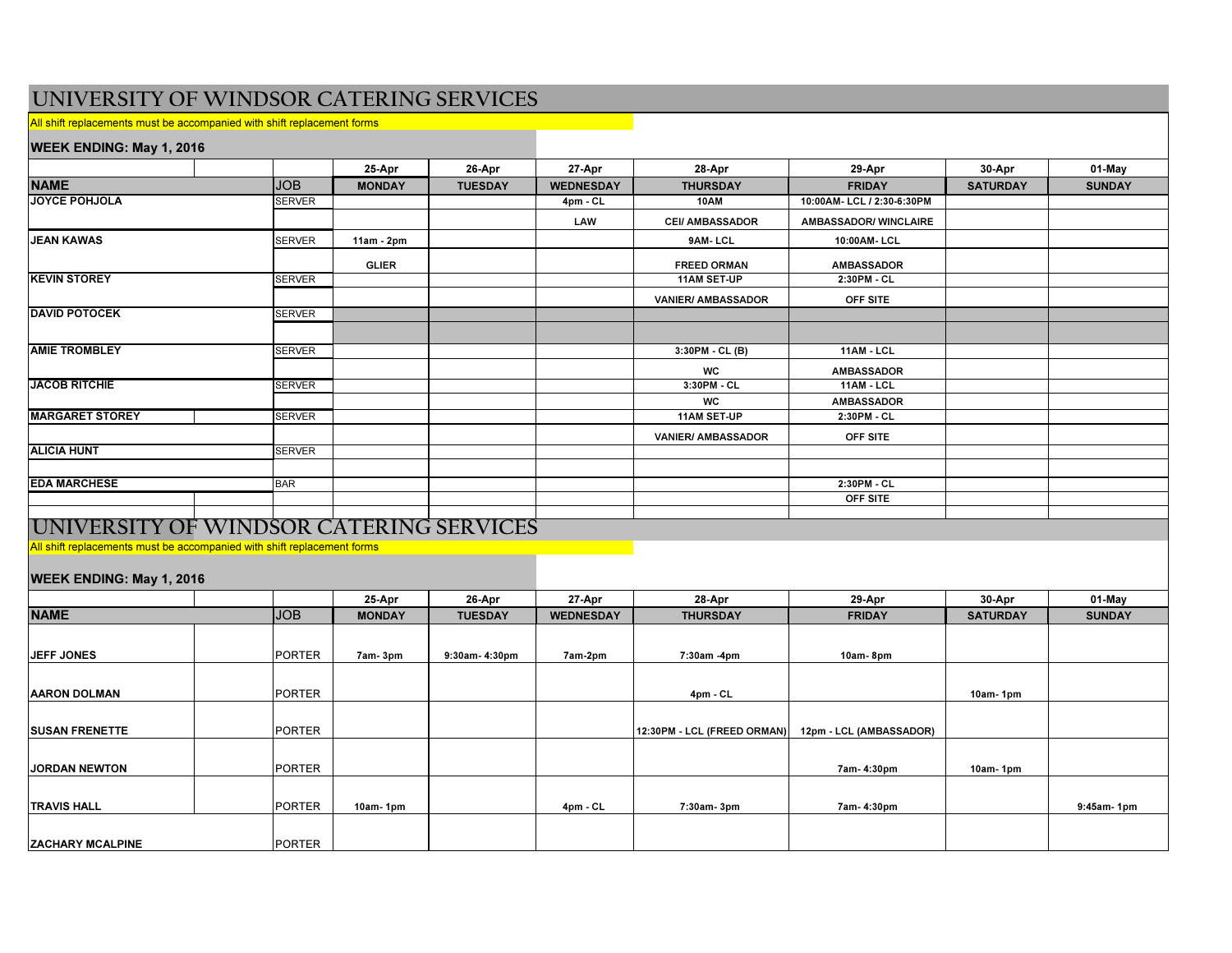| Central Kitchen    |                        | 25-Apr           | 26-Apr                         | 27-Apr         | 28-Apr        | 29-Apr       | 30-Apr           | $01-May$ |
|--------------------|------------------------|------------------|--------------------------------|----------------|---------------|--------------|------------------|----------|
|                    |                        |                  |                                |                |               |              |                  |          |
| Name               | Position               | Monday           | Tuesday                        | Wednesday      | Thursday      | Friday       | Saturday         | Sunday   |
| Peter Polak        | Cook                   | 6:30 AM-12:30 PM | Vacation                       | 10 AM- 6:30 PM | 8 AM-4:30 PM  | Vacation     |                  |          |
| Andrew Braithwaite | Cook                   |                  | HOUSEKEEPING<br>7:30 AM - 4 PM |                | 8 AM- 4:30 PM | 7:30 AM-4 PM |                  |          |
| Brian Joyce        | Cook                   |                  |                                |                |               | 7:30 AM-4 PM |                  |          |
| Danka Glisik       | Cook Helper            |                  |                                |                | 8:30AM-12:30  | 10 AM - 6 PM |                  |          |
| Lillian Roback     | Cook Helper Trays/ G&G | 6:30 AM-12:30 PM |                                | 7 - 11 AM      | 6:30 AM-3 PM  | 7:30 AM-4 PM | 7:30 AM- 12 NOON |          |
| Toni Teti          | CH                     | 6:30 AM-12:30 PM | 8 AM-12 NOON                   |                | 6:30 AM-3 PM  | 7:30 AM-4 PM | 7:30 AM-12 NOON  |          |
| Tina Caza          | Gen Caf                | 7 - 11 AM        | 8 AM - 12 NOON                 | $7 - 11$ AM    |               | 7:30 AM-2 PM | 7:30 AM-12 NOON  |          |
| Joe Giovanatto     | Porter Driver          | 7 AM - 1 PM      | 7 AM - 1 PM                    | 9 AM-12 NOON   | 8:30 AM- 5 PM | 8:30 AM-5 PM |                  |          |
| Justin Lafleur     | Porter Driver          | 7 AM - 1 PM      | 7 AM - 1 PM                    | $2 - 6$ PM     | $1 - 5$ PM    | 11 AM-3 PM   | 8 AM - 12 NOON   |          |
| Craig Smith        | Porter Driver          | 7 AM - 1 PM      | 7 AM - 1 PM                    |                |               |              |                  |          |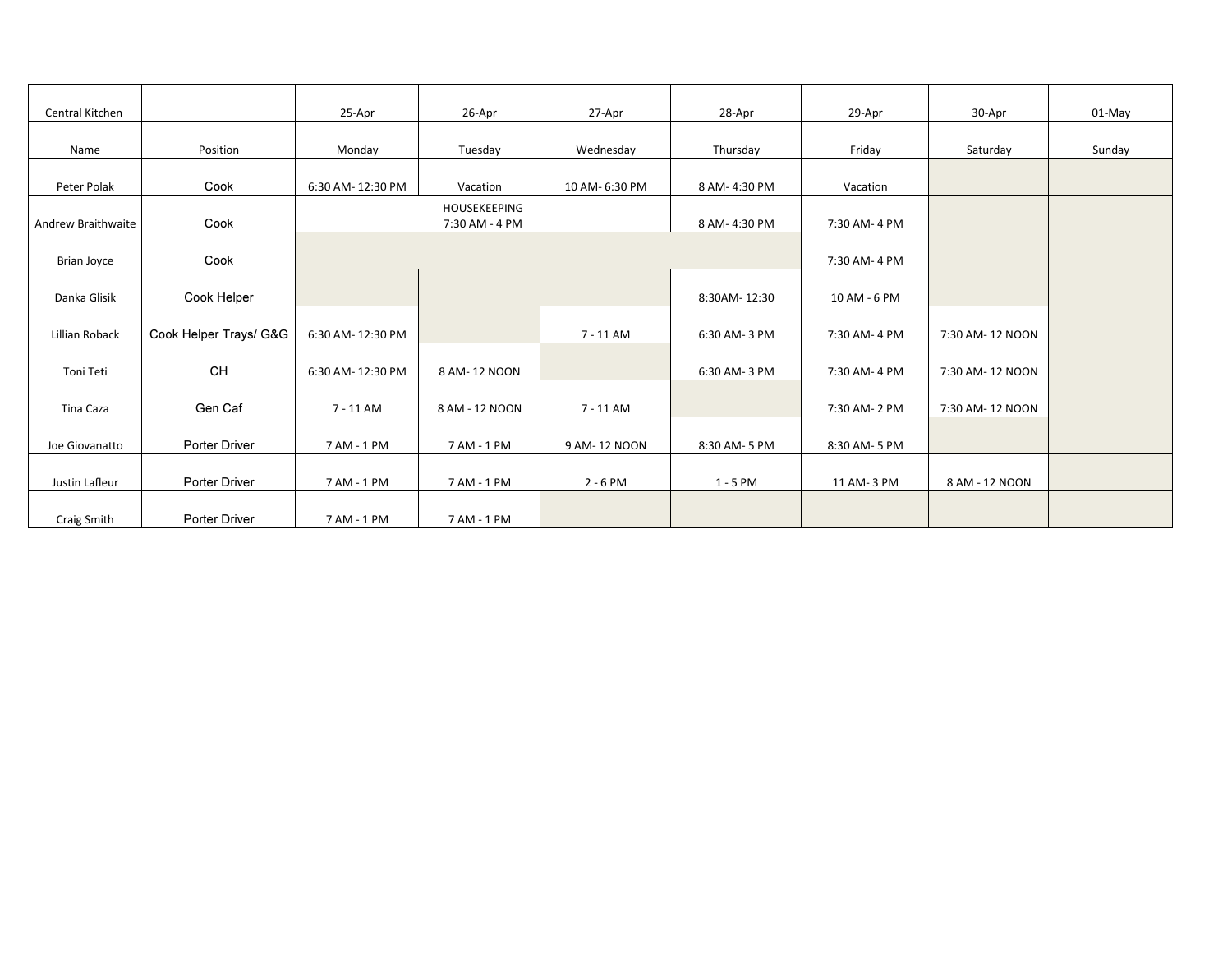| <b>MARKETPLACE</b>      | Position        | Monday       | Tuesday      | Wednesday    | Thursday     | Friday       |  |
|-------------------------|-----------------|--------------|--------------|--------------|--------------|--------------|--|
| <b>W/E MAY 2, 2016</b>  |                 | 25-Apr       | 26-Apr       | 27-Apr       | 28-Apr       | 29-Apr       |  |
| <b>Violeta Enriquez</b> | Coff/Cash       | 8.00-4.30pm  | 8.00-4.30pm  | 8.00-4.30pm  | 8.00-4.30pm  | 8.00-4.30pm  |  |
| Milka Vasic             | Coff/Cash       | 8.00-4.30pm  | 8.00-4.30pm  | 8.00-4.30pm  | 8.00-4.30pm  | 8.00-4.30pm  |  |
| Bryan Kane              | Coff/Cash       | 10.00-2.00pm | 10.00-2.00pm | 10.00-2.00pm | 10.00-2.00pm | 10.00-2.00pm |  |
| Doreen Higginbottom     | HOT LINE        | 10.30-1.30PM | 10.30-1.30PM | 10.30-1.30PM | 10.30-1.30PM | 10.30-1.30PM |  |
| Marisa Isabella         | <b>PIZZA</b>    | 10.30-3.30PM | 10.30-2.30pm | 10.30-2.30pm | 10.30-2.30pm | 10.30-2.30pm |  |
| <b>Tina Burgess</b>     | PORTER/DRIVE    | 8.15-2.30pm  | 8.15-2.30pm  | 8.15-2.30pm  | 8.15-2.30pm  | 8.15-2.30pm  |  |
| Roshell mathias         | <b>COOK</b>     | 7.00-1.30pm  | 7.00-1.30pm  | 7.00-1.30pm  | 7.00-1.30pm  | 7.00-1.30pm  |  |
| Matteo Knight           | Cook Helper     | 9.30-1.30PM  | 9.30-1.30PM  | 9.30-1.30PM  | 9.30-1.30PM  | 9.30-1.30PM  |  |
|                         |                 |              |              |              |              |              |  |
| <b>CEI ENGINEERING</b>  | Position        | Monday       | Tuesday      | Wednesday    | Thursday     | Friday       |  |
| W/E MAY 2, 2016         |                 | 25-Apr       | 26-Apr       | 27-Apr       | 28-Apr       | 29-Apr       |  |
| Mila Eugenio            | <b>CEI TIMS</b> | 8.30-12.30PM | 8.30-12.30PM | 8.30-12.30PM | 8.30-12.30PM | 8.30-12.30PM |  |
| <b>Terrie McKinnon</b>  | <b>CEI TIMS</b> | 12.30-3.30PM | 12.30-3.30PM | 12.30-3.30PM | 12.30-3.30PM | 12.30-3.30PM |  |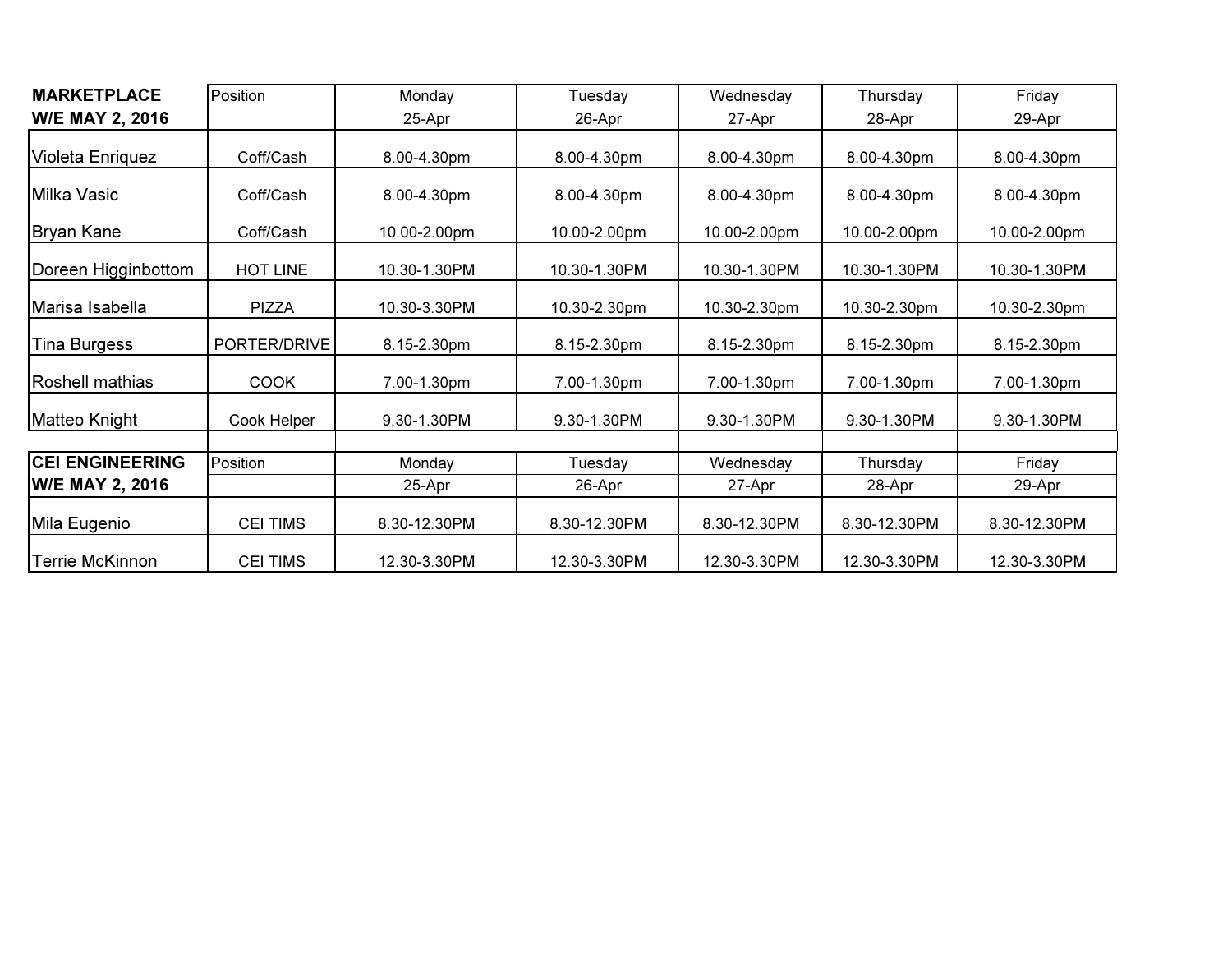| All Employees to report to Cartier Hall Monday Morning at 7:30 a.m. |                       |                       |                       |                       |                        |                 |                       |  |  |  |
|---------------------------------------------------------------------|-----------------------|-----------------------|-----------------------|-----------------------|------------------------|-----------------|-----------------------|--|--|--|
| All Employees must wear green tagged safety shoes.                  |                       |                       |                       |                       |                        |                 |                       |  |  |  |
| <b>CUSTODIAL SCHEDULE</b>                                           |                       |                       |                       |                       |                        |                 |                       |  |  |  |
| Week of May 1 2015                                                  | April 25 2016         | 26                    | 27                    | 28                    | 29                     | 30              | May 1 2016            |  |  |  |
| <b>Name</b>                                                         | <b>Monday</b>         | Tuesdav               | Wednesday             | $30 - Jun$            | Friday                 | <b>Saturday</b> | Sunday                |  |  |  |
| <b>Cartier Hall</b>                                                 |                       |                       |                       |                       |                        |                 |                       |  |  |  |
| Mike Giordimania                                                    | $7:30 - 4 \text{ pm}$ | $7:30 - 4 \text{ pm}$ | $7:30 - 4 \text{ pm}$ | $7:30 - 4 \text{ pm}$ | $7:30 - 4 \text{ pm}$  |                 |                       |  |  |  |
| Karl Kokic                                                          | $7:30 - 4 \text{ pm}$ | $7:30 - 4 \text{ pm}$ | $7:30 - 4 \text{ pm}$ | $7:30 - 4 pm$         | $7:30 - 4 pm$          |                 |                       |  |  |  |
| <b>Andrew Braithewaite</b>                                          | $7:30 - 4 \text{ pm}$ | $7:30 - 4 \text{ pm}$ | $7:30 - 4 pm$         |                       | <b>CENTRAL KITCHEN</b> |                 |                       |  |  |  |
| Lisa Mogg                                                           | $7:30 - 4 \text{ pm}$ | $7:30 - 4 \text{ pm}$ | $7:30 - 4 pm$         | $7:30 - 4 pm$         |                        |                 | $7:30 - 4 \text{ pm}$ |  |  |  |
| Mirna Ibarra                                                        | $7:30 - 4 \text{ pm}$ | $7:30 - 4 \text{ pm}$ | $7:30 - 4 \text{ pm}$ | $7:30 - 4 \text{ pm}$ | $7:30 - 4 pm$          |                 |                       |  |  |  |
| Sean Pinnegar                                                       | $7:30 - 4 \text{ pm}$ | $7:30 - 4 \text{ pm}$ | $7:30 - 4 pm$         | $7:30 - 4 \text{ pm}$ | $7:30 - 4 \text{ pm}$  |                 |                       |  |  |  |
| Colleen Vanderdoe                                                   | $7:30 - 4 \text{ pm}$ | $7:30 - 4 \text{ pm}$ | $7:30 - 4$ pm         | $7:30 - 4 \text{ pm}$ | $7:30 - 4 \text{ pm}$  |                 |                       |  |  |  |
| Jessica Allen                                                       | $7:30 - 4 pm$         | $7:30 - 4 \text{ pm}$ | $7:30 - 4 pm$         | $7:30 - 4 pm$         | $7:30 - 4 pm$          |                 |                       |  |  |  |
| Milena Draca                                                        | $7:30 - 4 \text{ pm}$ | $7:30 - 4 \text{ pm}$ | $7:30 - 4 pm$         | $7:30 - 4 \text{ pm}$ | $7:30 - 4 \text{ pm}$  |                 |                       |  |  |  |
| <b>Annette Stevens</b>                                              | $7:30 - 4 pm$         | $7:30 - 4 \text{ pm}$ | $7:30 - 4 pm$         | $7:30 - 4 pm$         | $7:30 - 4 pm$          |                 |                       |  |  |  |
| Jessica Easter                                                      | $7:30 - 4 pm$         | $7:30 - 4 pm$         | $7:30 - 4 pm$         | $7:30 - 4 pm$         | $7:30 - 4 pm$          |                 |                       |  |  |  |
| Gayle Chevalier                                                     | $7:30 - 4 \text{ pm}$ | $7:30 - 4 \text{ pm}$ | $7:30 - 4 pm$         | $7:30 - 4 \text{ pm}$ | $7:30 - 4 pm$          |                 |                       |  |  |  |
| Stefan Young                                                        | $7:30 - 4 \text{ pm}$ | $7:30 - 4 \text{ pm}$ | $7:30 - 4 pm$         | $7:30 - 4 pm$         | $7:30 - 4 pm$          |                 |                       |  |  |  |
| Ana Vilatoro                                                        | $7:30 - 4 pm$         | $7:30 - 4 \text{ pm}$ | $7:30 - 4$ pm         | $7:30 - 4 \text{ pm}$ | $7:30 - 4 \text{ pm}$  |                 |                       |  |  |  |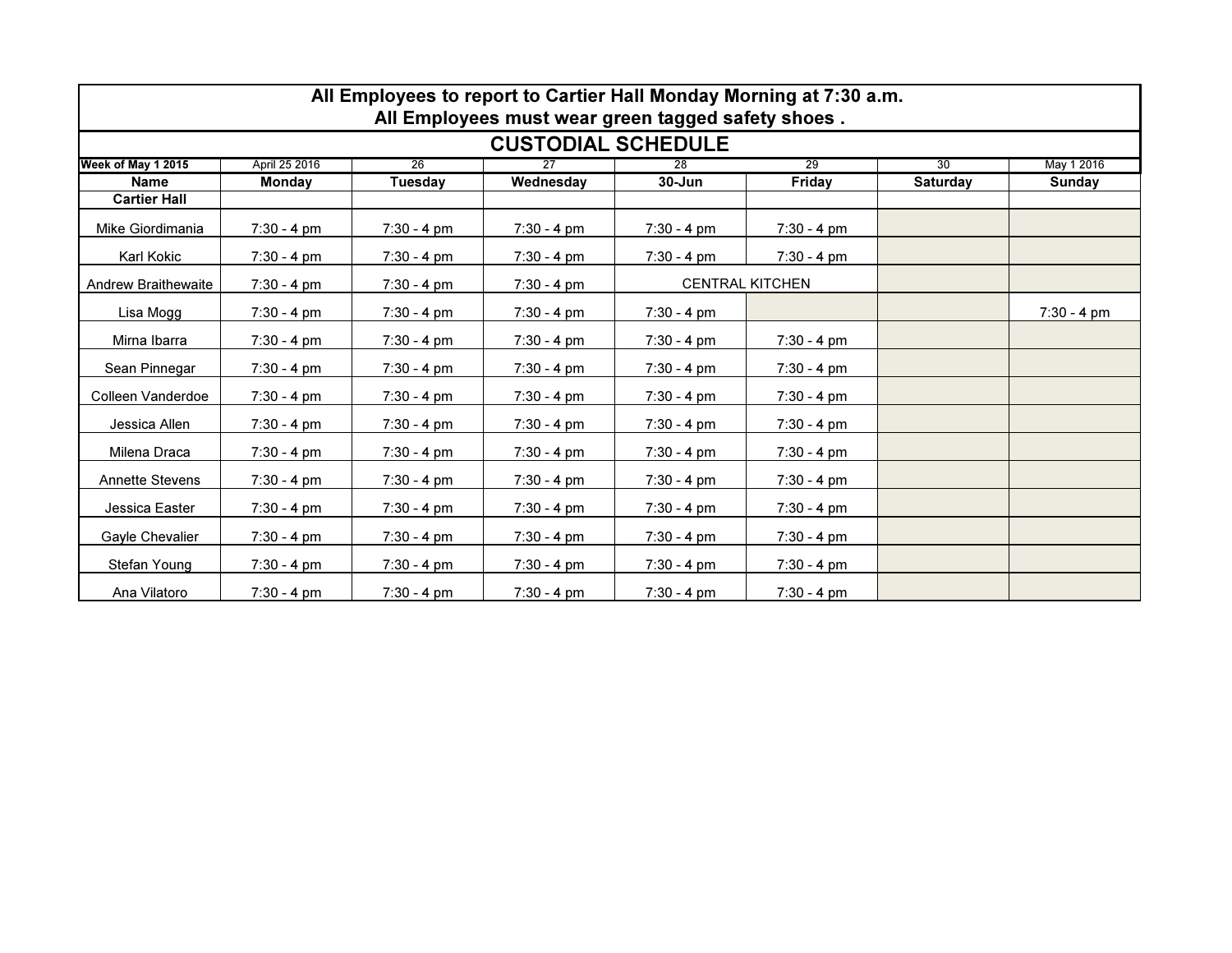### Employees are to Report to Macdonald Hall Sunday April 24 at 11:00 PM All employees must wear Green tagged safety shoes

| <b>CUSTODIAL SCHEDULE</b> |                   |                                                                                   |           |                                         |                    |                 |            |  |  |  |
|---------------------------|-------------------|-----------------------------------------------------------------------------------|-----------|-----------------------------------------|--------------------|-----------------|------------|--|--|--|
| Week of May 1 2016        | April 24/ 25 2016 | $\overline{26}$                                                                   | 27        | 28                                      | $\overline{29}$    | 30              | May 1 2016 |  |  |  |
| <b>Macdonald Hall</b>     | <b>Monday</b>     | Tuesday                                                                           | Wednesday | Thursday                                | <b>Friday</b>      | <b>Saturday</b> | Sunday     |  |  |  |
| <b>Name</b>               |                   |                                                                                   |           |                                         |                    |                 |            |  |  |  |
| Vesna Markovic            |                   | 11:00 pm - 7:30 am   11:00 pm - 7:30 am   11:00 pm - 7:30 am   11:00 pm - 7:30 am |           |                                         | 11:00 pm - 7:30 am |                 |            |  |  |  |
| Nicole Caderette          |                   | 11:00 pm - 7:30 am   11:00 pm - 7:30 am   11:00 pm - 7:30 am   11:00 pm - 7:30 am |           |                                         | 11:00 pm - 7:30 am |                 |            |  |  |  |
| Thomas Ascott             |                   | 11:00 pm - 7:30 am   11:00 pm - 7:30 am   11:00 pm - 7:30 am   11:00 pm - 7:30 am |           |                                         | 11:00 pm - 7:30 am |                 |            |  |  |  |
| <b>Beatrice Landry</b>    |                   | 11:00 pm - 7:30 am   11:00 pm - 7:30 am   11:00 pm - 7:30 am   11:00 pm - 7:30 am |           |                                         | 11:00 pm - 7:30 am |                 |            |  |  |  |
| <b>Crystal Wessel</b>     |                   | 11:00 pm - 7:30 am   11:00 pm - 7:30 am   11:00 pm - 7:30 am   11:00 pm - 7:30 am |           |                                         | 11:00 pm - 7:30 am |                 |            |  |  |  |
| Jeannie White             |                   | 11:00 pm - 7:30 am   11:00 pm - 7:30 am   11:00 pm - 7:30 am   11:00 pm - 7:30 am |           |                                         | 11:00 pm - 7:30 am |                 |            |  |  |  |
| Carol Dale                |                   | 11:00 pm - 7:30 am   11:00 pm - 7:30 am   11:00 pm - 7:30 am   11:00 pm - 7:30 am |           |                                         | 11:00 pm - 7:30 am |                 |            |  |  |  |
| <b>Brian Underwood</b>    |                   | 11:00 pm - 7:30 am   11:00 pm - 7:30 am                                           |           | 11:00 pm - 7:30 am   11:00 pm - 7:30 am | 11:00 pm - 7:30 am |                 |            |  |  |  |
| Josie Liolli Mcdonogh     |                   | 11:00 pm - 7:30 am   11:00 pm - 7:30 am   11:00 pm - 7:30 am   11:00 pm - 7:30 am |           |                                         | 11:00 pm - 7:30 am |                 |            |  |  |  |
|                           |                   | 11:00 pm - 7:30 am   11:00 pm - 7:30 am   11:00 pm - 7:30 am   11:00 pm - 7:30 am |           |                                         | 11:00 pm - 7:30 am |                 |            |  |  |  |
| <b>Catherine Goral</b>    |                   | 11:00 pm - 7:30 am   11:00 pm - 7:30 am   11:00 pm - 7:30 am   11:00 pm - 7:30 am |           |                                         | 11:00 pm - 7:30 am |                 |            |  |  |  |
| Jessica Burns             |                   | 11:00 pm - 7:30 am   11:00 pm - 7:30 am   11:00 pm - 7:30 am   11:00 pm - 7:30 am |           |                                         | 11:00 pm - 7:30 am |                 |            |  |  |  |
|                           |                   |                                                                                   |           |                                         |                    |                 |            |  |  |  |